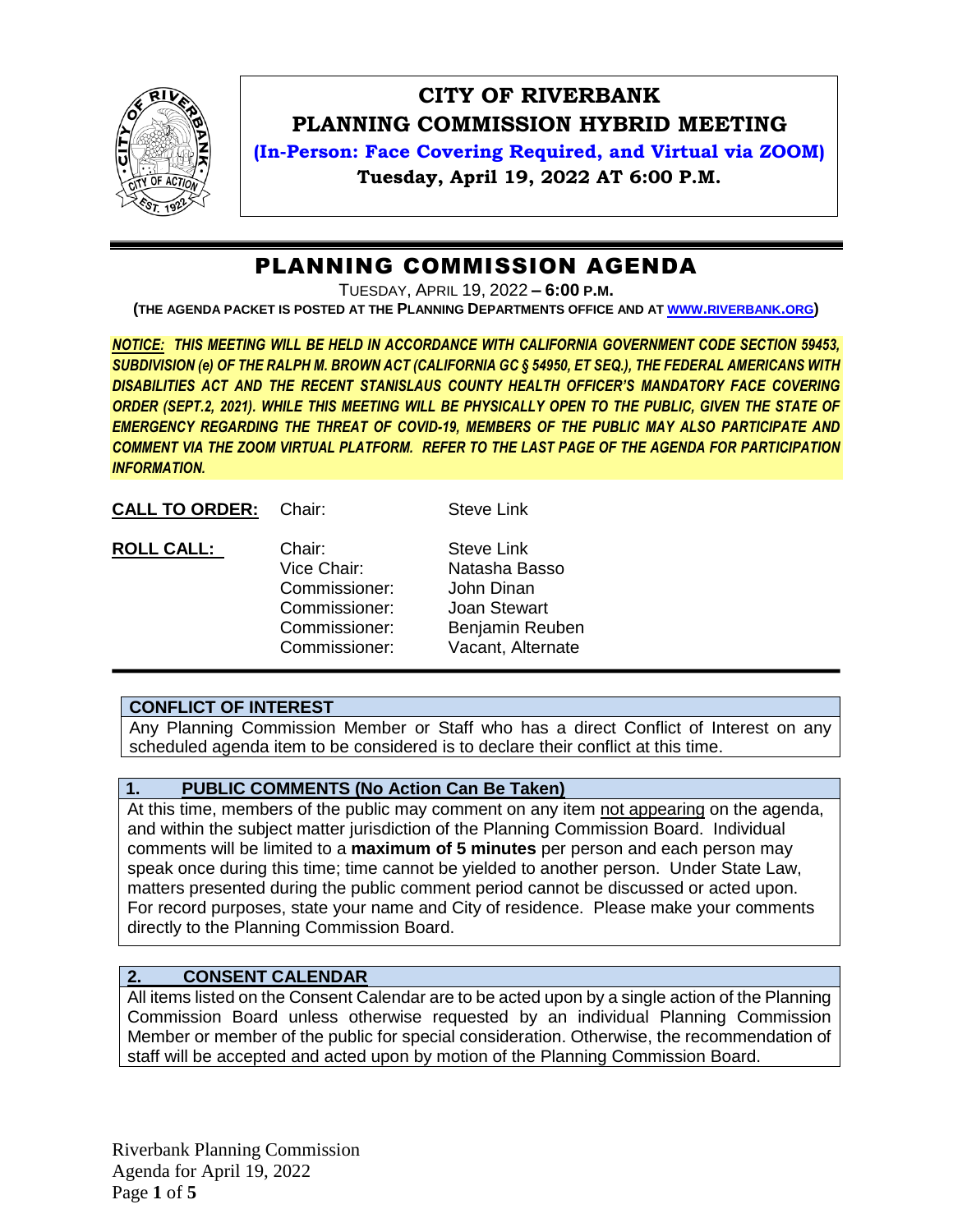- **Item 2.1:** Posting of the Agenda. The Agenda for the April 19, 2022 Planning Commission Meeting was posted on the City Community Center bulletin board, City Hall North & South bulletin boards, Post Office, city website, and emailed to the Library on April 14, 2022.
- **Item 2.2:** Approval of the April 19, 2022 Agenda. This provides an opportunity for the Planning Commission or Staff to recommend that an item be placed on the agenda for discussion or to adjust the proposed agenda to allow an item to be taken out of order.

**Recommendation:** Approval by roll call vote.

1st\_\_\_\_\_\_\_\_\_\_\_\_\_\_\_\_\_\_\_\_\_\_\_\_\_\_\_\_\_\_\_ 2nd \_\_\_\_\_\_\_\_\_\_\_\_\_\_\_\_\_\_\_\_\_\_\_\_\_\_\_\_\_\_\_

**Item 2.3:** Approval of the Minutes of the March 15, 2022 Planning Commission Meeting, having been read by the individual Commissioners and stands approved as submitted. *Abstain from voting: Commission Basso.*

**Recommendation:** Approval by roll call vote.

1st\_\_\_\_\_\_\_\_\_\_\_\_\_\_\_\_\_\_\_\_\_\_\_\_\_\_\_\_\_\_\_ 2nd \_\_\_\_\_\_\_\_\_\_\_\_\_\_\_\_\_\_\_\_\_\_\_\_\_\_\_\_\_\_\_

## **3. PLANNING COMMISSION PUBLIC HEARINGS**

The public notice for Items 3.1, 3.2, and 3.3 was published on April 6, 2022 in the Riverbank News.

**Item 3.1: Conditional Use Permit 01-2022 (Dept. File #22-0005) – VARR, Inc., Pump House – 3301 Atchison Street (APN 132-004-045).** The applicant requests a CUP (License Type 47 – On-Sale General Eating Place) to serve alcohol, beer and wine at the new Pump House bar and grill. Property is located at 3301 Atchison Street, APN: 132-004-045. The proposed project will not have a significant effect on the environment and is categorically exempt under Article 19 Section 15332 (a-e) Infill Development.

> **Recommendation:** Approve Resolution 2022-002 to approve the Conditional Use Permit to serve alcohol.

1st\_\_\_\_\_\_\_\_\_\_\_\_\_\_\_\_\_\_\_\_\_\_\_\_\_\_\_\_\_\_\_ 2nd \_\_\_\_\_\_\_\_\_\_\_\_\_\_\_\_\_\_\_\_\_\_\_\_\_\_\_\_\_\_\_

**Item 3.2: Development Agreement No. 03-2021 (Dept. File #21-0021) – SCM Hearthstone LLC, The Heritage Collection at Sierra Street Subdivision - 6448 Claus Road (APN 062-020-001).** The project consists of a Development Agreement for The Heritage Collection at Sierra Street subdivision project located at 6448 Claus Road (APN 062-020-001). The project site has a General Plan Land Use Designation of Medium Density Residential (MDR) and is zoned Planned Development (PD). The adoption of a Development Agreement is exempt from environmental review because it is not a project within the meaning of Section 15378 of the State CEQA Guidelines.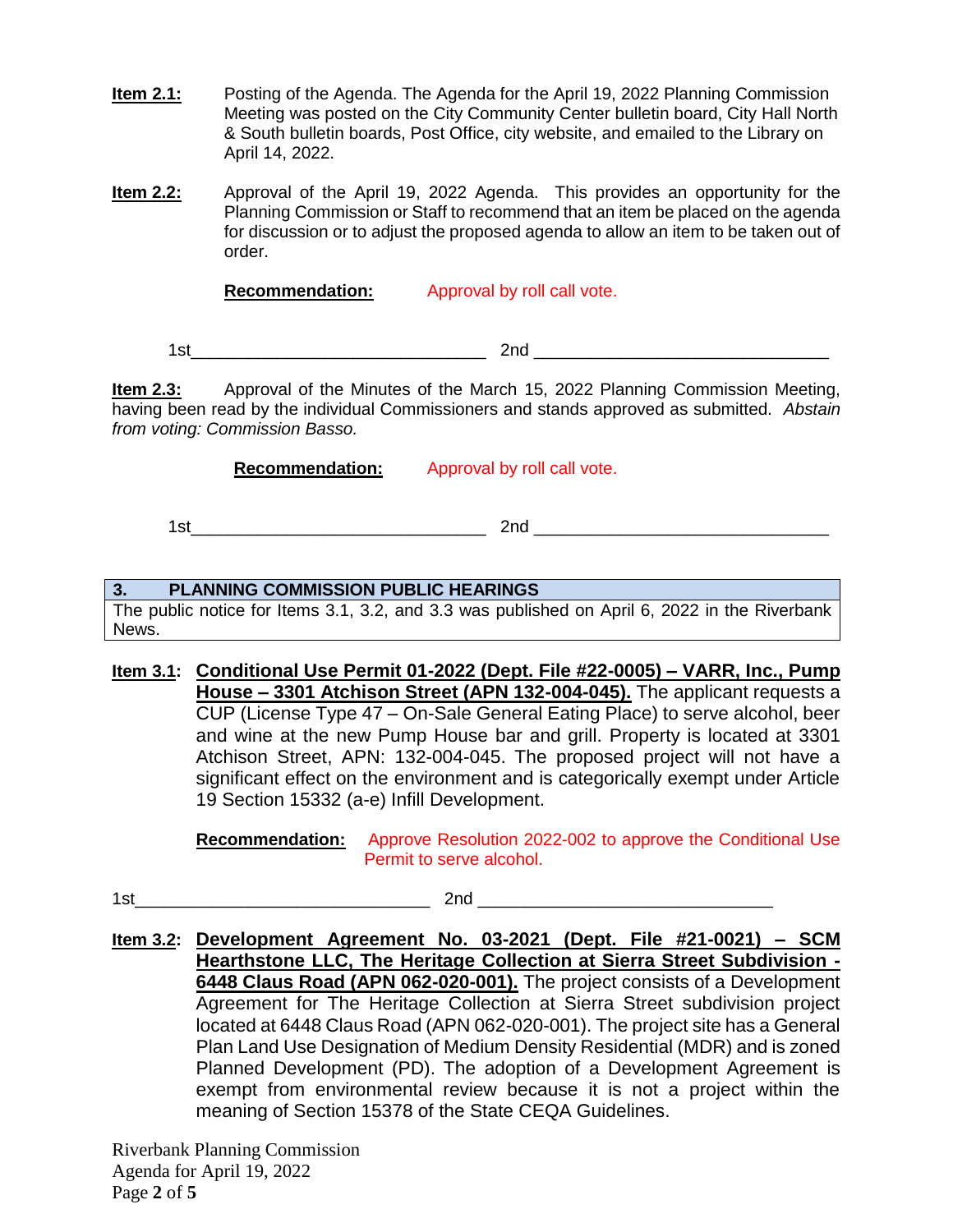**Recommendation:** Approve Resolution 2022-003 to recommend approval of the Development Agreement to the City Council.

- $1$ st $2$ nd  $\overline{\phantom{a}}$
- **Item 3.3: General Plan Amendment 01-2021 and Rezone 02-2021 (Dept. File #21- 0024) – Pocket Avenue Senior Apartment Complex – 3318 Pocket Avenue (APN 075-090-063).** The applicant requests a General Plan Amendment to modify the existing Low Density Residential (LDR) land-use designation to High Density Residential (HDR) and to rezone the existing Single Family Residential (R-1) site to Planned Development (PD) for a proposed 40-unit senior apartment complex on 2.01 acres. The subject site is 3318 Pocket Avenue. Pursuant to the California Environmental Quality Act, the proposed Project is exempt pursuant to CEQA Guidelines Section 21159.21 (a-j) Exemption for Qualified Housing Projects.

**Recommendation:** Approve Resolution 2022-004 to recommend approval of the GPA and Resolution 2022-005 to recommend approval of the Rezone to the City Council.

 $1$ st $\qquad \qquad \qquad$  2nd  $\qquad \qquad$ 

## 4**. PLANNING COMMISSION COMMENTS**

None.

5**. COUNTY REFERRAL/CORRESPONDENCE/INFORMATION (Information only – No Action)**

None.

## **6. STAFF COMMENTS (Information Only – No Action)**

None.

**7. ADJOURNMENT Next Regular Planning Commission meeting – May 17, 2022 @ 6:00 pm**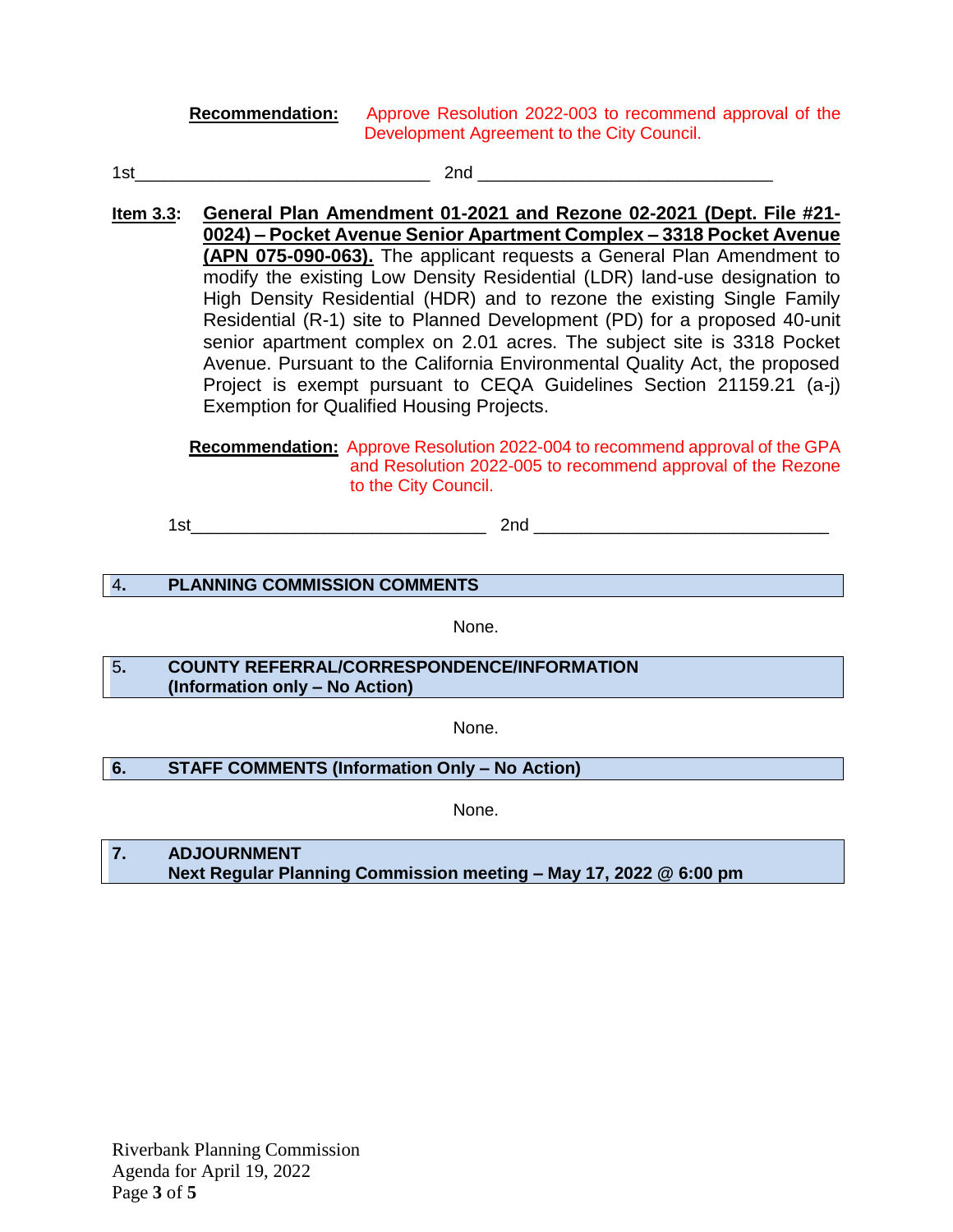## **AFFIDAVIT OF POSTING**

**I hereby certify under penalty of perjury, under the laws of the State of California that the foregoing agenda was posted 72 hours prior to the meeting in accordance to the California Ralph M. Brown Act. Posted this 14th day of April, 2022**

## **/s/** *Janet Smallen, Sr. CDS, City of Riverbank*

**NOTICE REGARDING AMERICANS WITH DISABILITIES ACT**: In compliance with the Americans with Disabilities Act, if you need special assistance to participate in this meeting, please contact the Administration Dept. at (209) 863-7122 or the City Clerk at [cityclerk@riverbank.org](mailto:cityclerk@riverbank.org) at least (48) hours prior to the meeting to enable the City to make reasonable arrangements. A notification of 48 hours before the meeting will enable the City to make reasonable arrangements to ensure any special needs are met. [28 CFR 35.102-35.104 ADA Title II].

**NOTICE REGARDING NON-ENGLISH SPEAKERS:** Pursuant to California Constitution Article III, Section IV, establishing English as the official language for the State of California, and in accordance with California Code of Civil Procedures Section 185, which requires proceedings before any State Court to be in English, notice is hereby given that all proceedings before the City of Riverbank City Planning Commission shall be in English and anyone wishing to address the Planning Commission is required to have a translator present who will take an oath to make an accurate translation from any language not English into the English language. (Exception: When a State statute requires that at a public hearing that includes a substantial number of the population that are not able to speak or understand English, the City should provide interpreters. This determination is left at the discretion of the City.)

#### **GENERAL INFORMATION**

**MEETING SCHEDULE:** The Planning Commission meets on the third Tuesday of each month at 6:00 p.m.

**COMMISSION AGENDA & REPORTS:** The Planning Commission agenda is posted pursuant to the California Brown Act, which only requires agenda title pages to be posted near the entrance of the location where the meeting is to be held and, when technologically able, on the City's website. Additional documents, that are not privileged, may be provided by the City in its efforts of transparency to keep the public well informed. The agenda packet (agenda plus supporting documents) are posted for public review at the Development Services Department, 6617 Third Street, Riverbank, CA and at [www.riverbank.org](http://www.riverbank.org/) upon distribution to a majority of the Planning Commission. A subscription to receive the agenda can be purchased for a nominal fee through the City Clerk's Office.

**PUBLIC HEARINGS:** In general, a public hearing is an open consideration within a meeting of the Planning Commission Board, for which special notice has been given and may be required. During a specified portion of the hearing, any resident or concerned individual is invited to present protests or offer support for the subject under consideration.

**City Hall Hours:** City Hall is open to the public Monday through Thursday, 7:30 am – 5:30 pm. **QUESTIONS:** Contact the Developmental Services Department at (209) 863-7191.

Any documents that are not privileged or part of a Closed Session provided to a majority of the Planning Commission Board after distribution of the agenda packet, regarding any item on this agenda, will be immediately made available for public inspection at the City Clerk's Office, 6707 Third Street, Suite A, Riverbank, CA, during normal business hours and posted on the City's Planning Commission agenda webpage **<http://www.riverbank.org/agendacenter>**.